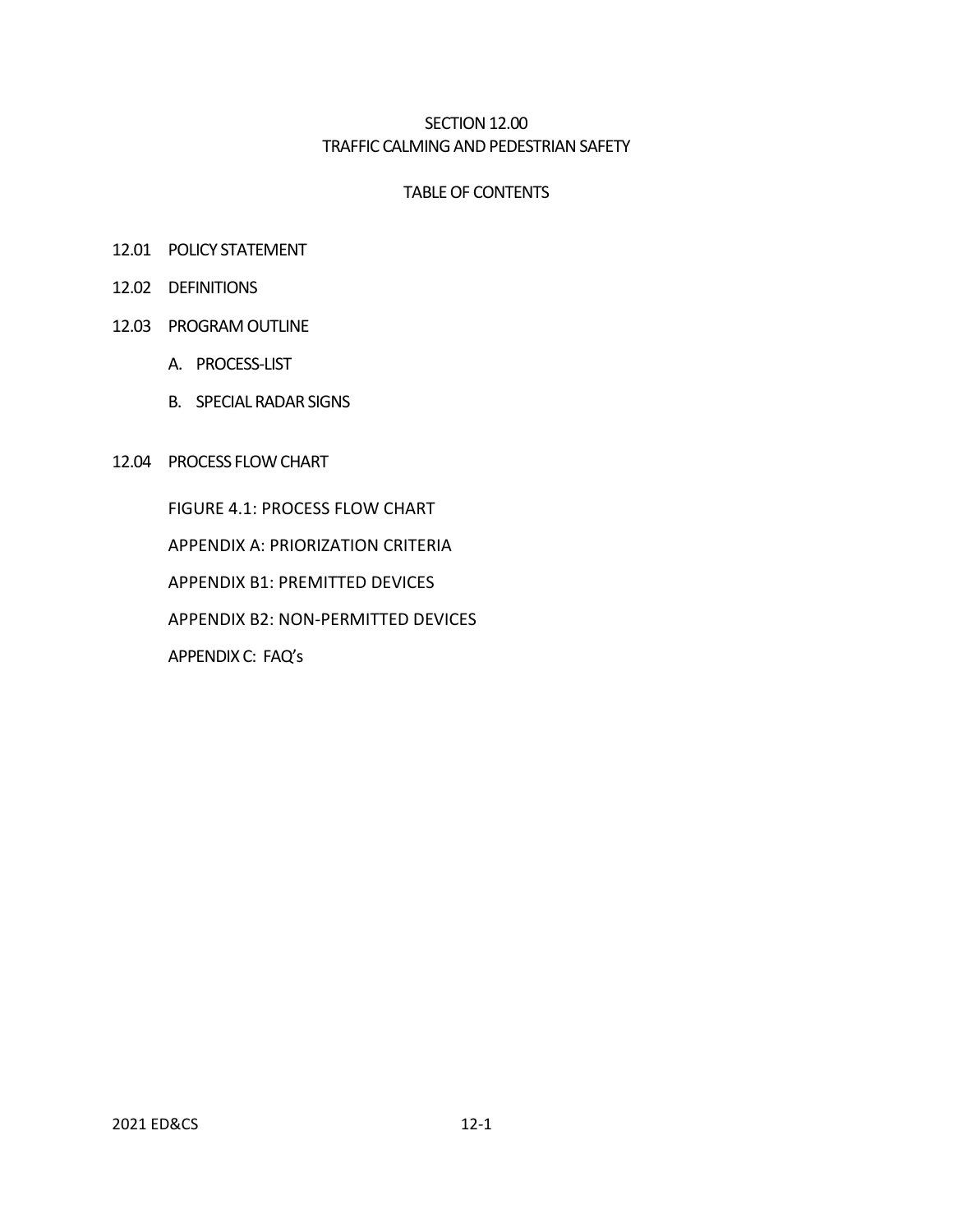# 12.01 Policy Statement

The TOHS Neighborhood Traffic Calming and Pedestrian Safety program's purpose is to address that all requests as they pertain to transportation safety concerns on town-maintained roadways. The program aims to prioritize and implement police enforcement, traffic calming, and pedestrian safety measures based on safety, applicability, budget, efficacy, and partnerships. The aim of this program is to standardize and keep residents informed throughout the process.

The core of the program relies on data driven decisions and observations. As requests for enforcement and operation improvements are received, the program's goal is to concur that the actual data matches the request with data collected by standard transportation analysis methods.

All requests will be confirmed and prioritized using measured traffic data. Requests that are received but not supported by traffic data will be prioritized by the actual measured data and not by anecdotal reports.

If the request is supported by field verified data, this program will utilize traffic calming measures that are proven and supported by past experience, industry standards, and minimal impact to emergency response times. The town will prioritize solutions that provide effective, feasible, and fiscally responsible solutions.

# 12.02 Definitions

**Affected Residents** – An affected resident is a resident that lives on the street under study within the Area of Influence as determined by staff.

**Affected Street** – A roadway section with residential land use within the area of influence.

**Area of Influence** – The area of influence includes properties abutting the street under study and properties on intersecting streets within a reasonable distance of the roadway section as determined by staff.

*If the roadway section or specific location under study is near a neighborhood amenity like neighborhood pool, playground, etc., property owners that access the amenity by foot but live further than 300' feet away are strongly encouraged to participate as well.*

**Direct Fronting** – A property is considered direct fronting when its address and driveway are oriented to the roadway section or as staff determines appropriate.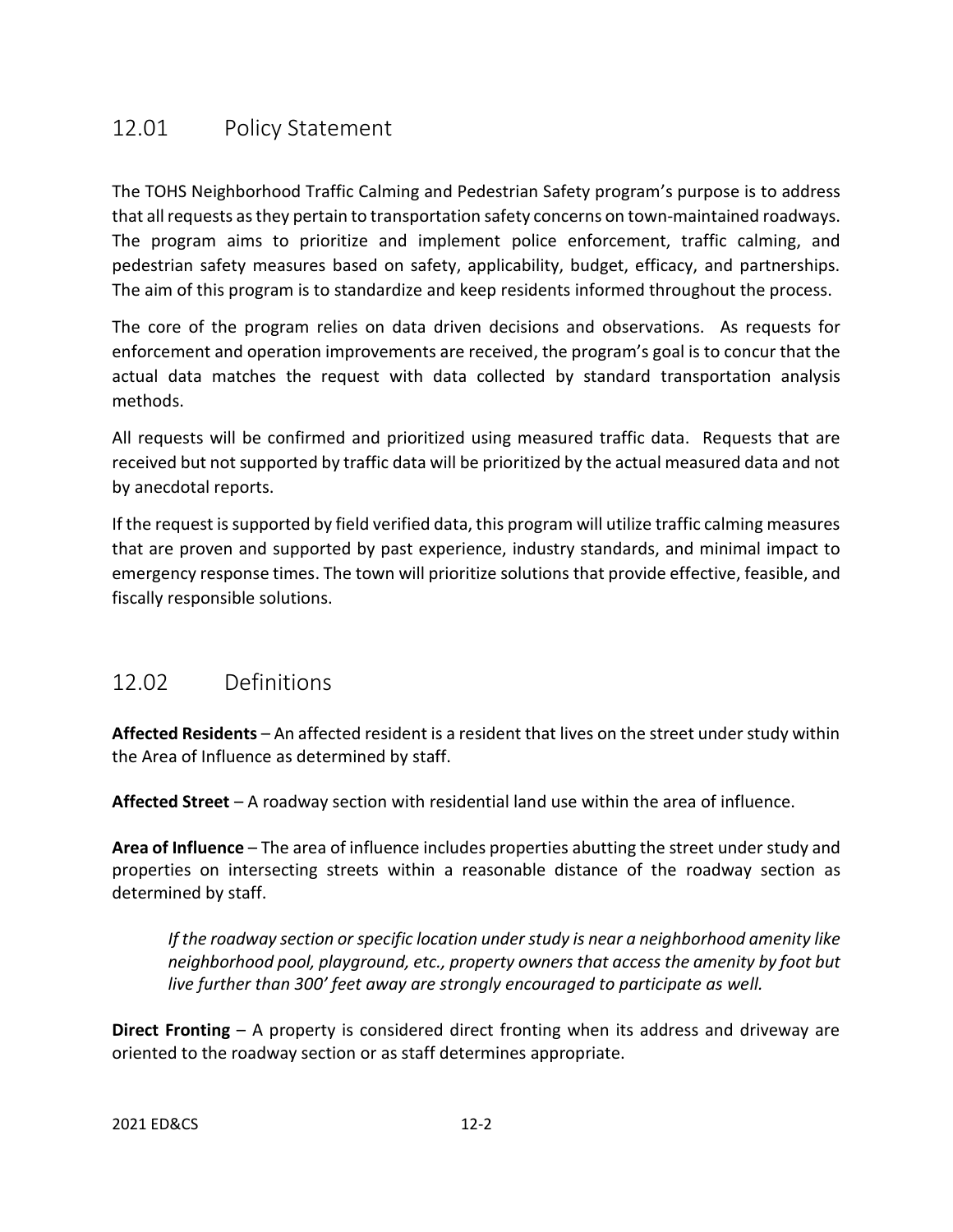**Request Petition** – Petition for traffic calming measures submitted by the property owners in the Area of Influence.

**Neighborhood Representative**- A single point of contact that acts as a link between Town staff and the residents initiating the Request Petition.

**Sight Distance**- The distance within which the operator of a vehicle from a specified height has a clear, unobstructed view of an object of a specified height standing on it. As sight distance increases so does the ability to avoid traffic incidents.

**Street Index Score (SIS)**- Numeric score (0-100+) generated from traffic data by staff.

**Traffic Calming** – The Institute of Transportation Engineers defines traffic calming as "the combination of mainly physical measurements that reduce the negative effects of motor vehicle use, alter driver behavior, and improve conditions for non-motorized street users" (ITE Journal, January 1997).

**Pedestrian Safety measure**- Safety improvements implemented as countermeasures to manage the conflict between pedestrians and motor vehicles (FHA Publication: Pedestrian Facilities Users Guide – Providing Safety and Mobility, March 2002).

# 12.03 Program Outline

Traffic enforcement and calming requesters may submit requests for the neighborhood safety and traffic calming process by contacting the Utilities and Infrastructure Department or by submitting an Action Request (AR) application to the Town. Digital submissions are encouraged; however, paper versions will be available at Town Hall along with staff assistance.

Minimum Requirements of Action Requests (AR):

- Description of specific police enforcement, neighborhood safety, or traffic issue;
- Contact information for a neighborhood representative;
- Petition with signatures from 75% of residents whose properties are directly fronting the affected street segment and are located in the Areas of Influence (*only one (1) property owner signature per household will be accepted*);

*Please note that the AR's may be submitted at any time and TOHS staff will review the request as resources allow (typically within 2-4 weeks of receipt).*

Upon receipt of the AR , Town staff will (See section 4.0 for flowchart)

- Evaluate the request
	- Evaluation may include: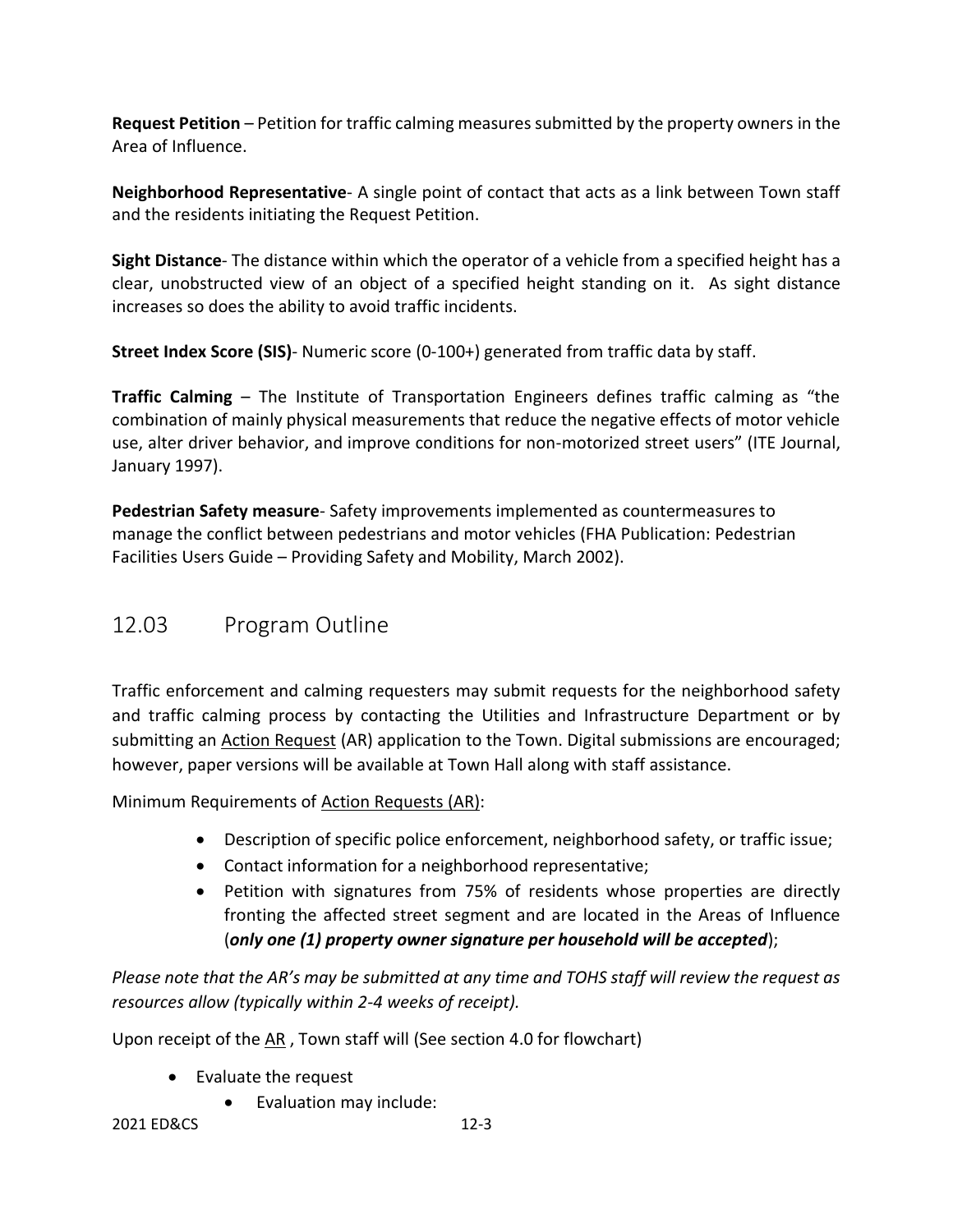- Confirmation of area of influence, direct fronting properties, affected properties
- Site investigation
- Data collection (vehicle and pedestrian)
- Sight Distance Analysis
- Accident History
- Complaint History
- Generate a Street Index Score
	- Street index score is determined and can be anywhere from  $0 100 +$ .
	- As street index scores increase so does the need for traffic calming measures.
	- Each request shall meet or exceed the threshold for traffic calming to become eligible for improvements.
	- Requests received that do not meet the traffic calming threshold will be logged as a historic request and considered for possible enhanced police enforcement (if applicable) .
	- Requests not meeting the traffic calming threshold will not be eligible for a re-analysis for 12 months.
- Categorize Project
	- Eligible projects will be categorized into one of three levels
		- **Level I Measures** May consist of treatments such as an increase in police enforcement, education, HOA outreach, and maintenance of landscaping.
		- **Level II Measures** May consist of non-structural treatments such as pavement marking, signage analysis and maintenance.
		- **Level III Measures** May consist of structural treatments such as curb extensions, geometric modifications, mini-traffic circles, landscaping, and center islands.
- Prioritize Project
	- Projects are prioritized based on, but not limited to criteria identified in Appendix A.
	- Eligible projects get entered into the Neighborhood Safety and Traffic Calming Community Investment Project list according to their prioritization.
- Seek Funding
	- Level I Measures generally require no capital investment from the town and may be implemented as time and resources allow.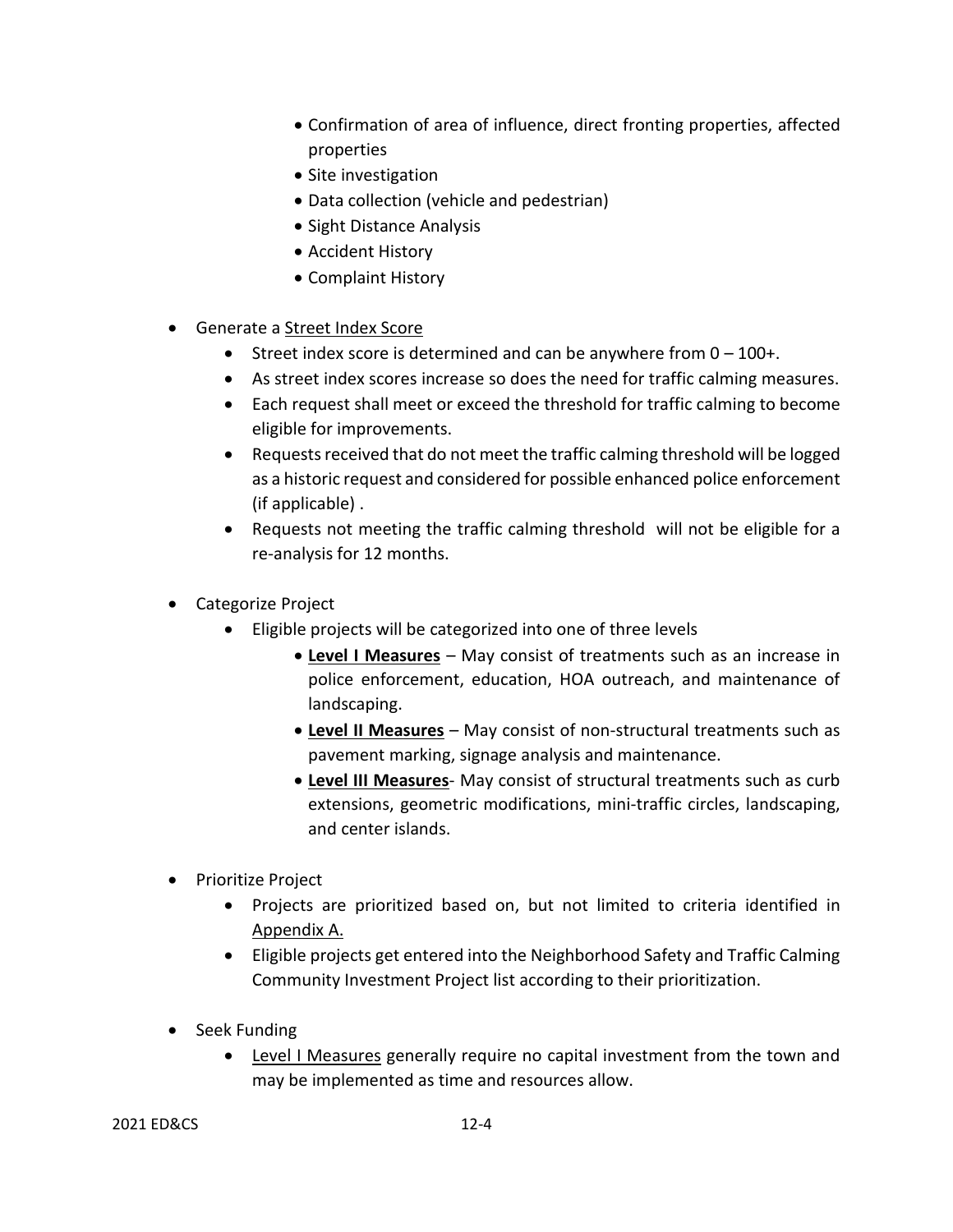- Level II Measures have higher costs and construction requirements and will be implemented as the yearly operating budget permits. Projects that require funding in excess of the yearly operating budget will remain on the project list for funding in a following budget year or as funds are available.
- Level III Measures require significant resources and funds and will be considered for funding as part of the town's 5-year Community Investment Plan.
- Design
	- Once a project is fully funded, Utilities and Infrastructure Department (U&I) staff will complete a construction drawing for the appropriate measure to be implemented.
	- Proposed measures will be shared with applicants for additional input.
	- Proposed improvements will be designed based on standard engineering practice and all applicable requirements, regulations, and site constraints.

### **Construction**

- Project Review
	- Approximately 1 year after the project is implemented/constructed, a follow up meeting with residents will be held to review the effect of the work and receive feedback.
	- This meeting allows the Town to gather feedback to continuously revise and improve how we respond to Neighborhood Safety and Traffic Calming requests.

A. Process – List (See Figure 4.1 for flow chart):

- STEP 1 HOA/Resident Submit Action Request, AR.
	- Perceived issue
	- Neighborhood Consensus
- STEP 2 Town Staff evaluate request using Table A-1: Street Index Score
	- Threshold is met street segment will advance to next step.
	- Threshold is not met process stops. No additional requests for street segment will be accepted for 24 months.
- STEP 3 -Determine appropriate measure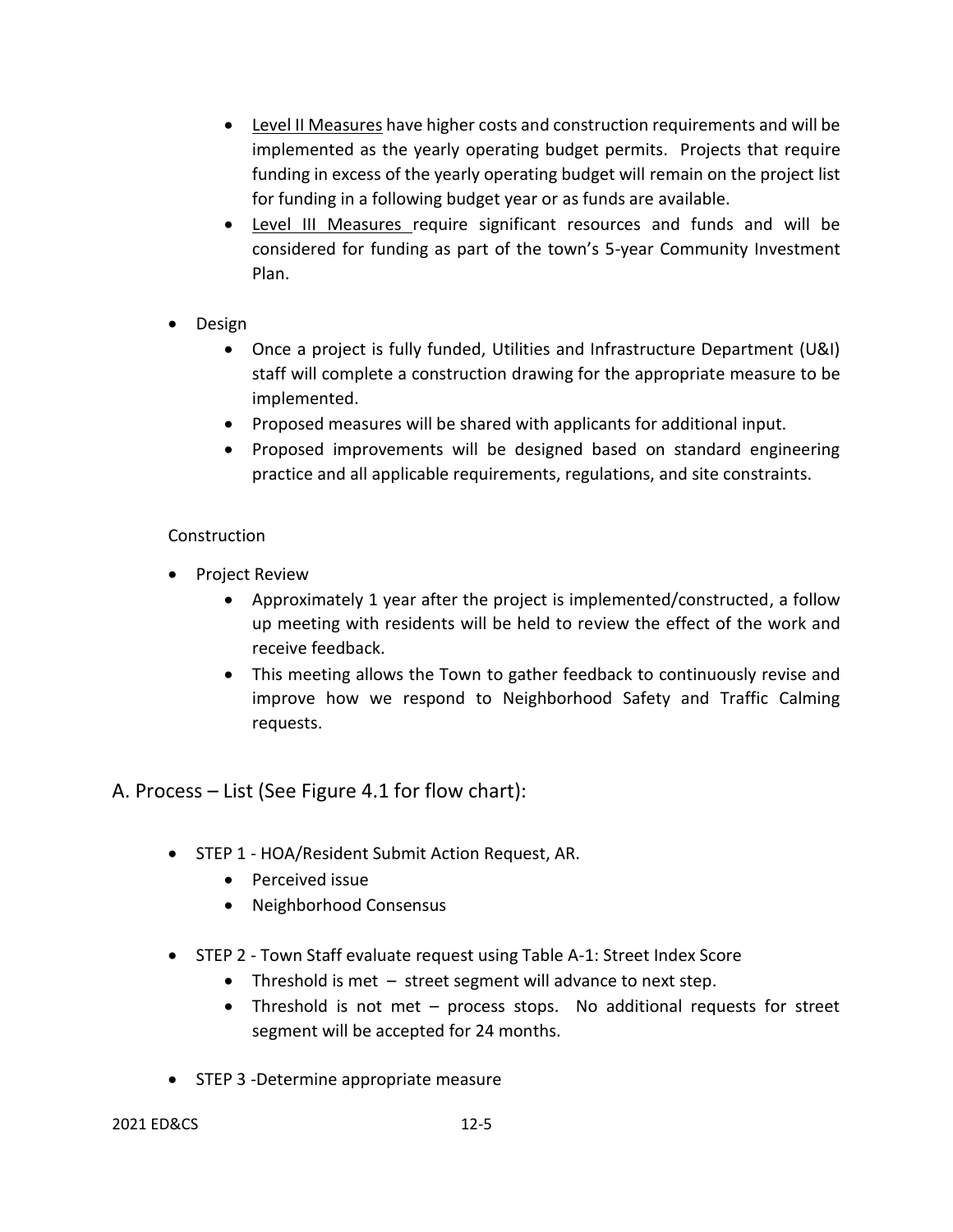- Level I
- Level II
- Level III
- STEP 4 Project prioritization
	- Work Order, current Fiscal Year (FY) (depending on prioritization position)
	- Community Investment Plan (CIP), future FY (depending on prioritization position)
- STEP 5 Engineering & Cost Estimate developed
- STPE 6 Acquire funding
- STEP 7 Implement measure
- STEP 8 Follow-up

# B. Special Radar Sign Program

Radar signs have been proven to be a cost-effective solution that significantly reduces speeding problems. Signs can be installed, with staff approval, temporarily or permanently in neighborhoods to provide motorists with visual feedback on their operating speed.

Radar signs may be prescribed by staff once the request has been categorized. As project funding is available and higher priorities are met, radar signs may be implemented with town funds as previously described.

In addition to the standard town funding schedule, requesters may accelerate the implementation of radar signs by including financial contributions or by fully purchasing the equipment with the requester's/HOA funds.

Signs that are completely funded by a requestor will be the property of the requester and not the town. Operation and maintenance of the radar sign will be the responsibility of the requestor however town staff may assist with installation as resources are available.

If you or your community would like to purchase and maintain a radar sign, please indicate this on the Action Request form and your request will be expedited.

Please note that radar sign implementation within the Town's right of way requires town approval prior to installation. The town maintains the right to require relocation or removal of a sign from its right of way.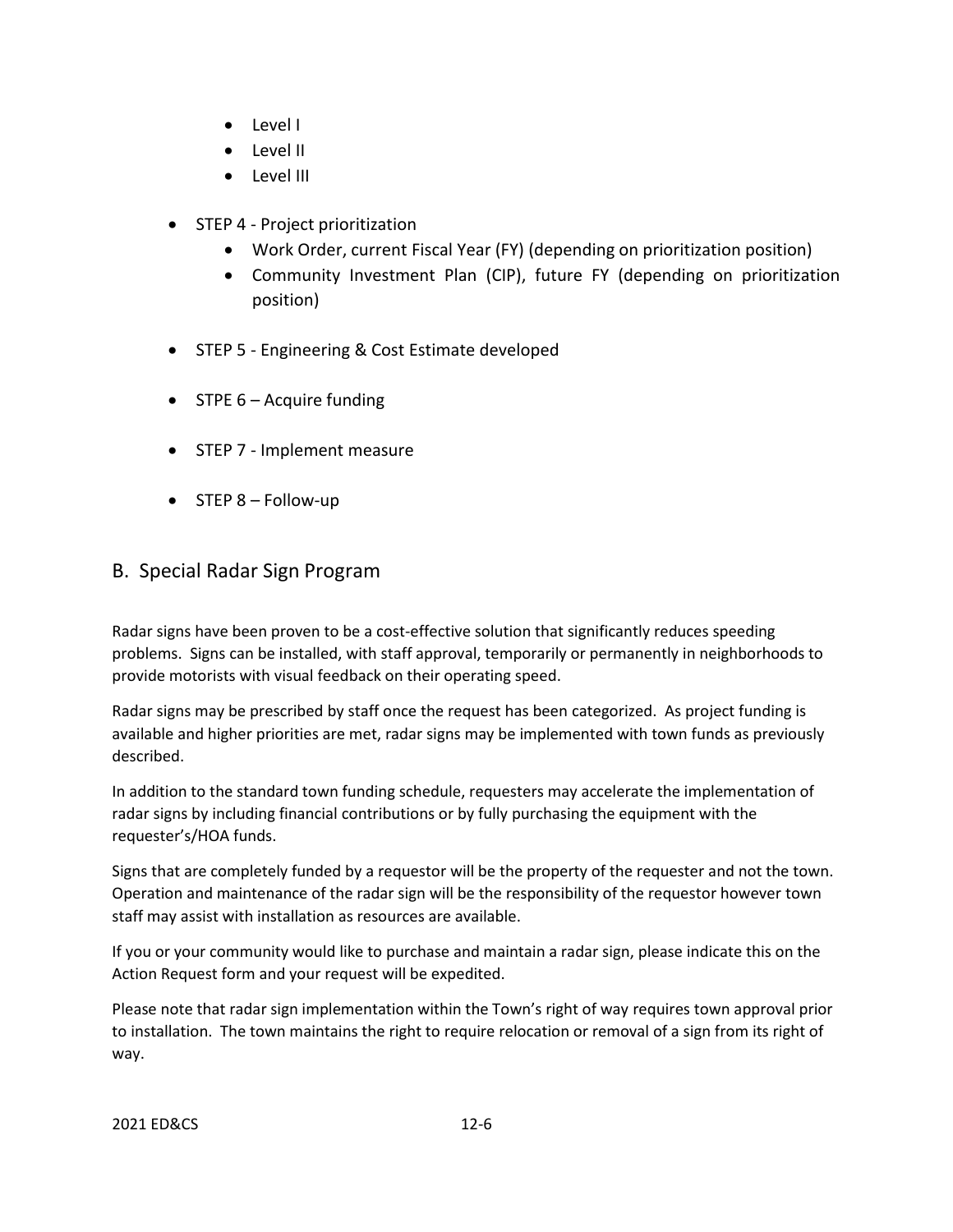## **4.1 PROCESS FLOW CHART**

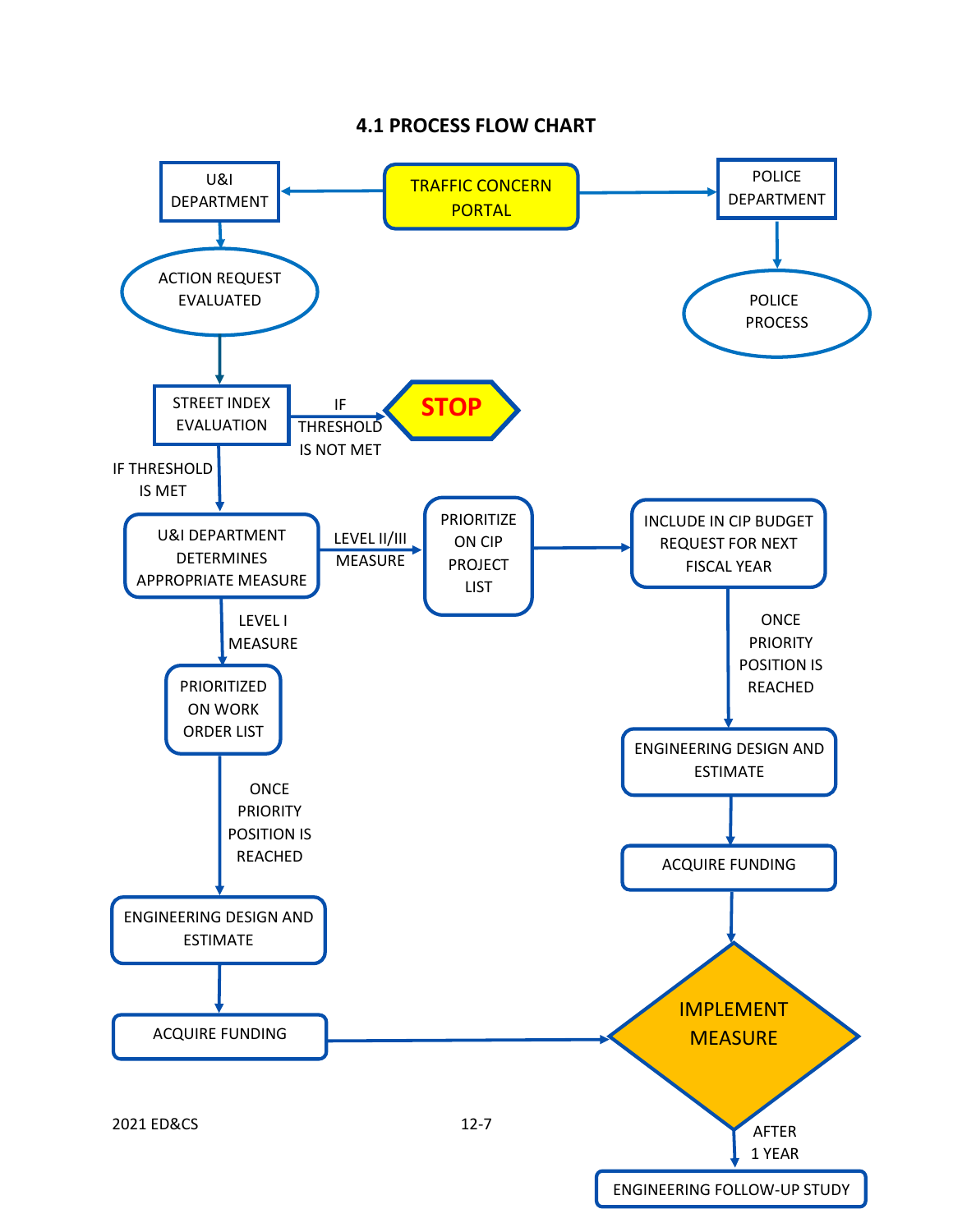# **Appendix A: Prioritization Criteria**

- Street Index Score is determined by using the following criteria:
	- o Traffic Speed
	- o Traffic/Pedestrian Volume
	- o Crash History
	- o Emergency Response Route
	- o Existing Bike Route
	- o Nearby Pedestrian Generators (pool, business, bus stop etc.)
	- o Existing Sidewalks
	- o Existing traffic calming measures
	- o Street width
	- o Posted speed limit
	- o Street design and geometry
	- o Street classification
- Available funding (Town funds, requester's financial participation, etc.)
- Project Costs
- Location of project (Town ROW or NCDOT ROW)
- Property needs

# **Appendix B1: Permitted Devices**

#### Level 1:

- Enforcement through visible & active Police presence
	- Presence of law enforcement encourages compliance with traffic rules.
	- Limited Resources
- Neighborhood Awareness/Outreach/Education
	- Distribute safety information/ HOA communications through social media/Education
- Visibility Improvements through tree and shrub trimming
	- Removes obstructions to oncoming traffic at Intersections







#### Level 2:

2021 ED&CS 12-8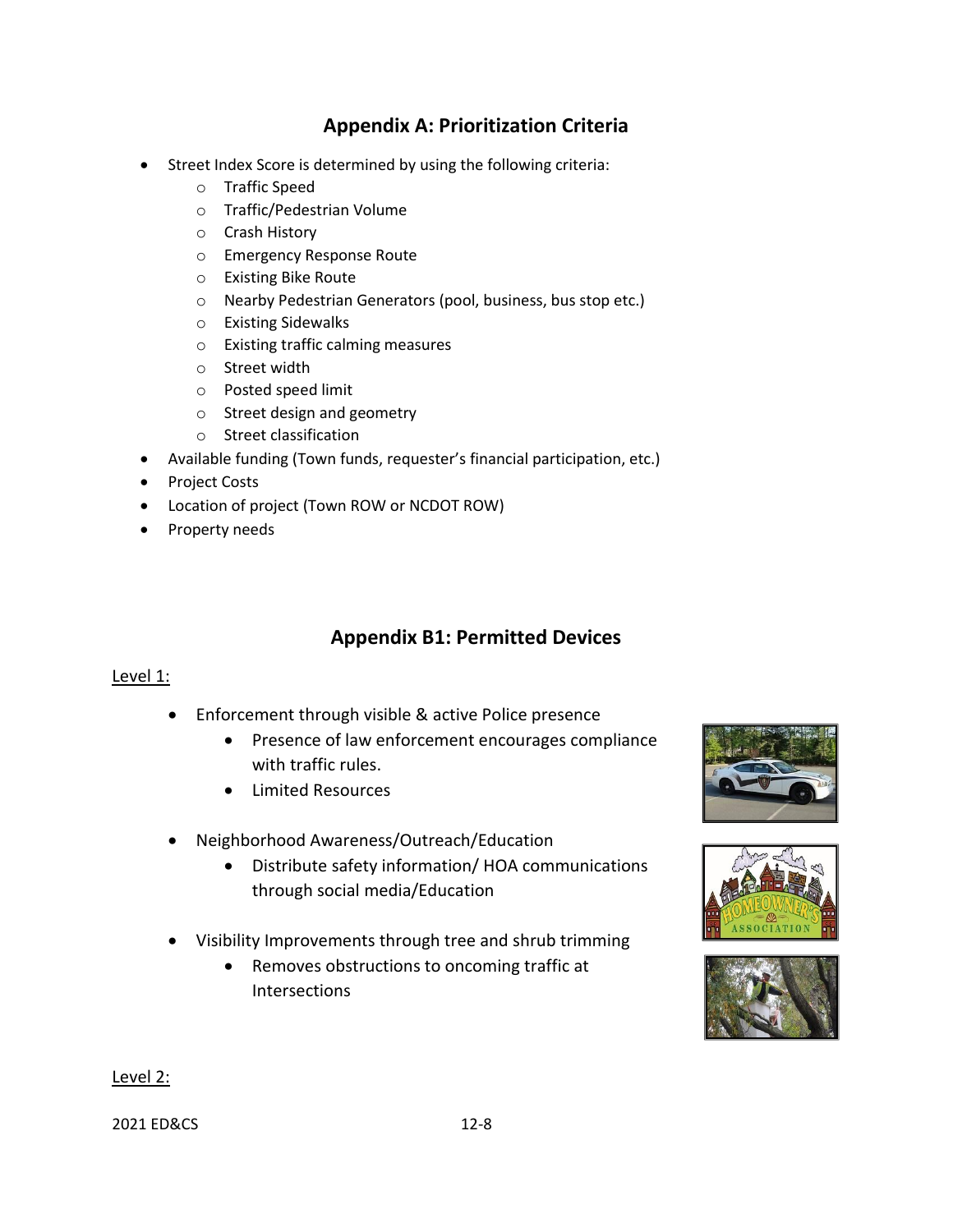- Radar Sign
	- Displaying travel speed of oncoming vehicles on the device reminding them to slow down when travelling too fast
	- HOA's or individuals in a neighborhood may purchase a radar display (subject to Town approval)
	- Limited number of trailers available
- Pavement Treatments (Striping/Texture/Patterns)
	- Special pavement markings to alert drivers of special conditions
- Warning Signage
	- Inform travelers of traffic laws, advanced warnings of changes to traffic conditions (i.e. stop ahead, reduced speed ahead, etc.)
	- Must meet MUTCD warrants. Contribute to visual clutter, can result in signs being ignored
- Traffic Control Signs
	- Stop signs, one-way, etc. Signage
	- MUST meet MUTCD warrants and is NOT effective at controlling vehicles' speed.

### Level 3:

- High Visibility Crosswalks/Flashing Beacons
	- Placed at uncontrolled cross-walk to increase driver visibility to drivers and increase crosswalk safety
- Geometric Modifications: Bulb-Outs/Neckdowns/Chokers
	- Travel lane width reduction
	- Depends on ex. conditions & drainage. Requires regular maintenance if landscaped
- Bike Lanes/Sharrows
	- Provide specific lanes for bicyclists on the roadway
	- Depends on existing conditions
- Median/Center Island















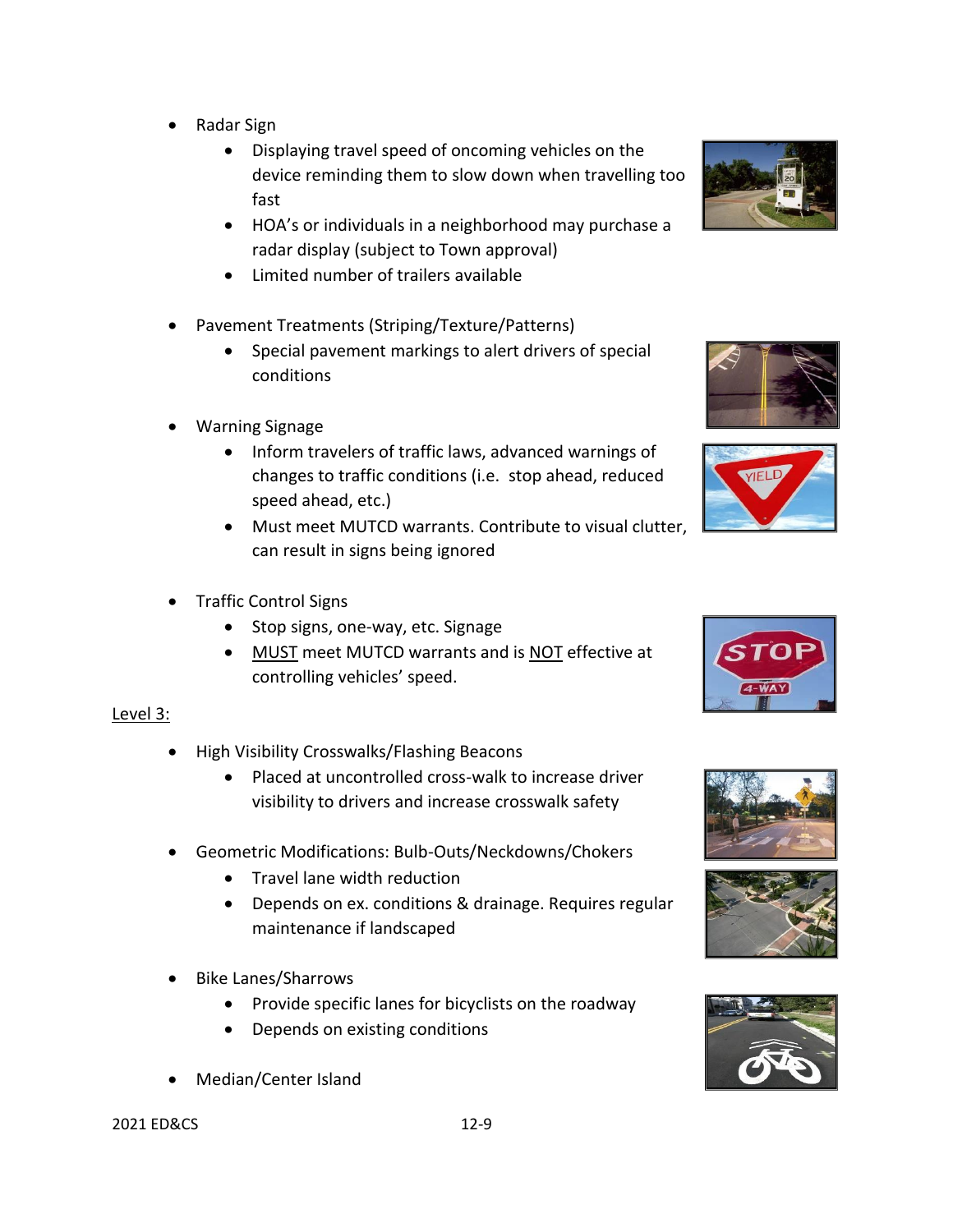- Travel lane width reduction to deter speeding
- Can limited access, depends on ex. conditions & drainage. Requires regular maintenance if landscaped
- Traffic Circles/ Round-a-bouts
	- Regulates traffic at an intersection without the use of stop signs, signals
	- Requires community buy-in, depends on existing conditions. Requires regular maintenance if landscaped
- Sidewalks/Multi-Use Paths/Greenways
	- Provide separate travel routes for pedestrians and bicyclists
	- Depends on existing conditions & drainage. Requires regular maintenance
- Traffic Signals
	- Regulates traffic at higher-volume intersections
	- Must meet MUTCD warrants and depends on existing conditions

# **Appendix B2: Non-Permitted Devices**

- Traffic Control Signs
	- Stop signs, one-way, etc. signage
	- Unless they meet MUTCD warrants, traffic control signs are NOT effective at controlling vehicles' speed.
	- If they do not meet MUTCD warrants, they are not duly erected and therefore non-enforceable by Police.
	- Studies and research show that when unwarranted stop signs are present, motorist tend to ignore them. One reason for that is that if a motorist approaching the intersection on the major road (which typically does not have a stop sign) has to slow down and stop due to an unwarranted stop sign, BUT the motorist can see that no other ARs on the minor road approaches are present, he/she will be less willing to stop. Note: this mentioned sight distance criteria is only one criterion of the MUTCD criteria.







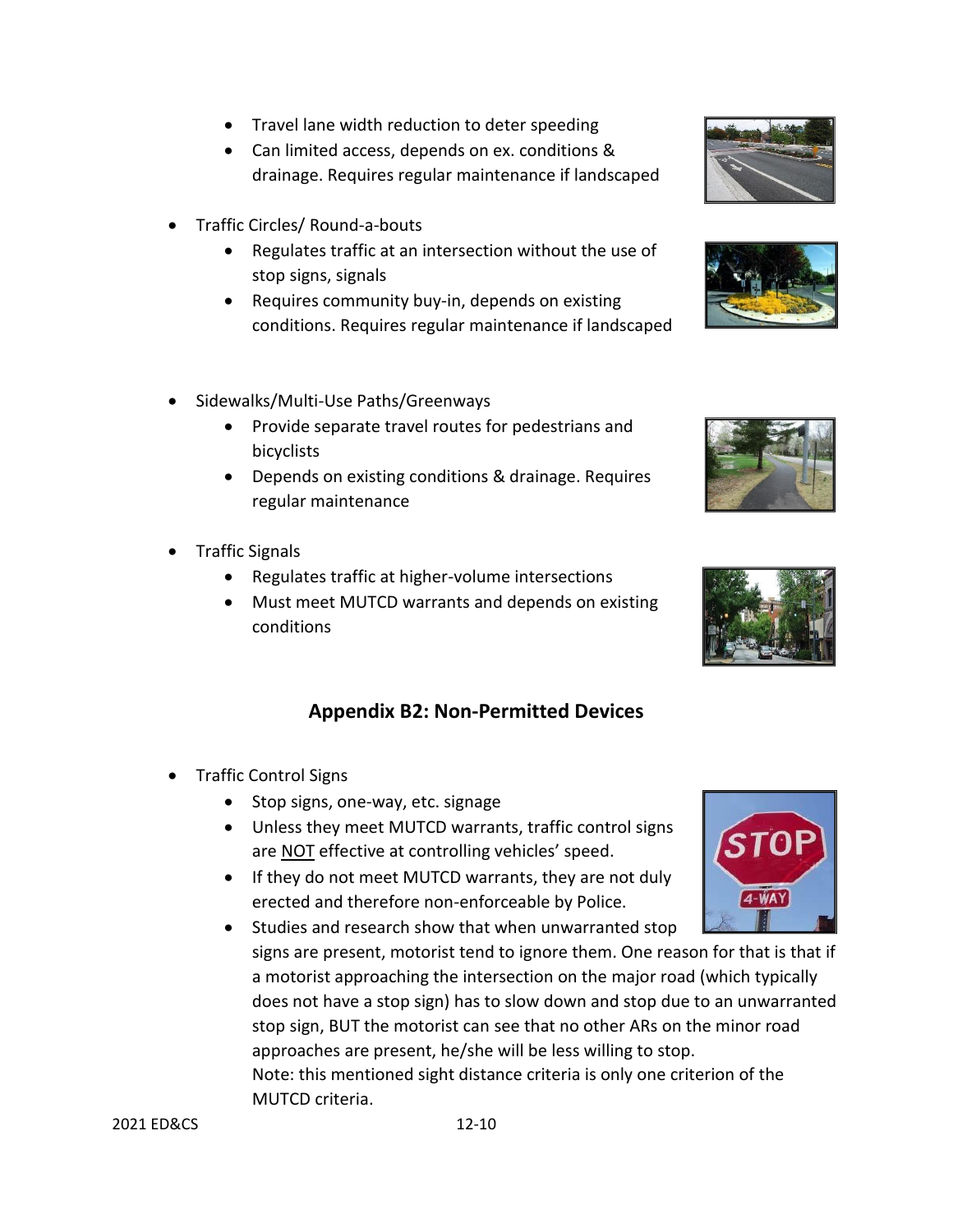- Pedestrians and other motorists are being exposed to a higher risk of being hit by a vehicle because they falsely believe that the vehicle will stop.
- Overall speed will not be reduced, vehicles make up for lost time on other stretches of the road.
- Residents living near stop signs will experience an increase in traffic noise through additional stopping and starting causing increased tire and engine noise.
- Additional stopping and idling at unwarranted stop signs also increase automobile exhaust and fuel consumption.
- "Slow Children at Play" Signs
	- These signs are NOT approved by the MUTCD.
	- The generic message of these signs does not command sufficient motorist attention since motorists are generally aware of the increased possibility of children playing in adjacent yards and sidewalks when they are driving on any residential street.



- They are inappropriate for public streets since they convey the suggestion that playing on the street is an acceptable behavior, which it is not. Additionally, the installation of these signs may lead parents and children to believe they have an added degree of protection, which these signs do not provide.
- Speed Humps
	- This measure substantially delays emergency response times since emergency response vehicles need to cross it very slowly
	- This measure increases expenses on emergency response vehicles due to additional wear and tear
	- Overall speed will not be reduced since vehicles make up for lost time on other stretches of the road
	- Residents living near stop signs will experience an increase in traffic noise through additional stopping and starting causing increased tire and engine noise
	- Additional stopping and idling at unwarranted stop signs also increase automobile exhaust and fuel consumption
	- Maintenance issues during snow and ice removal

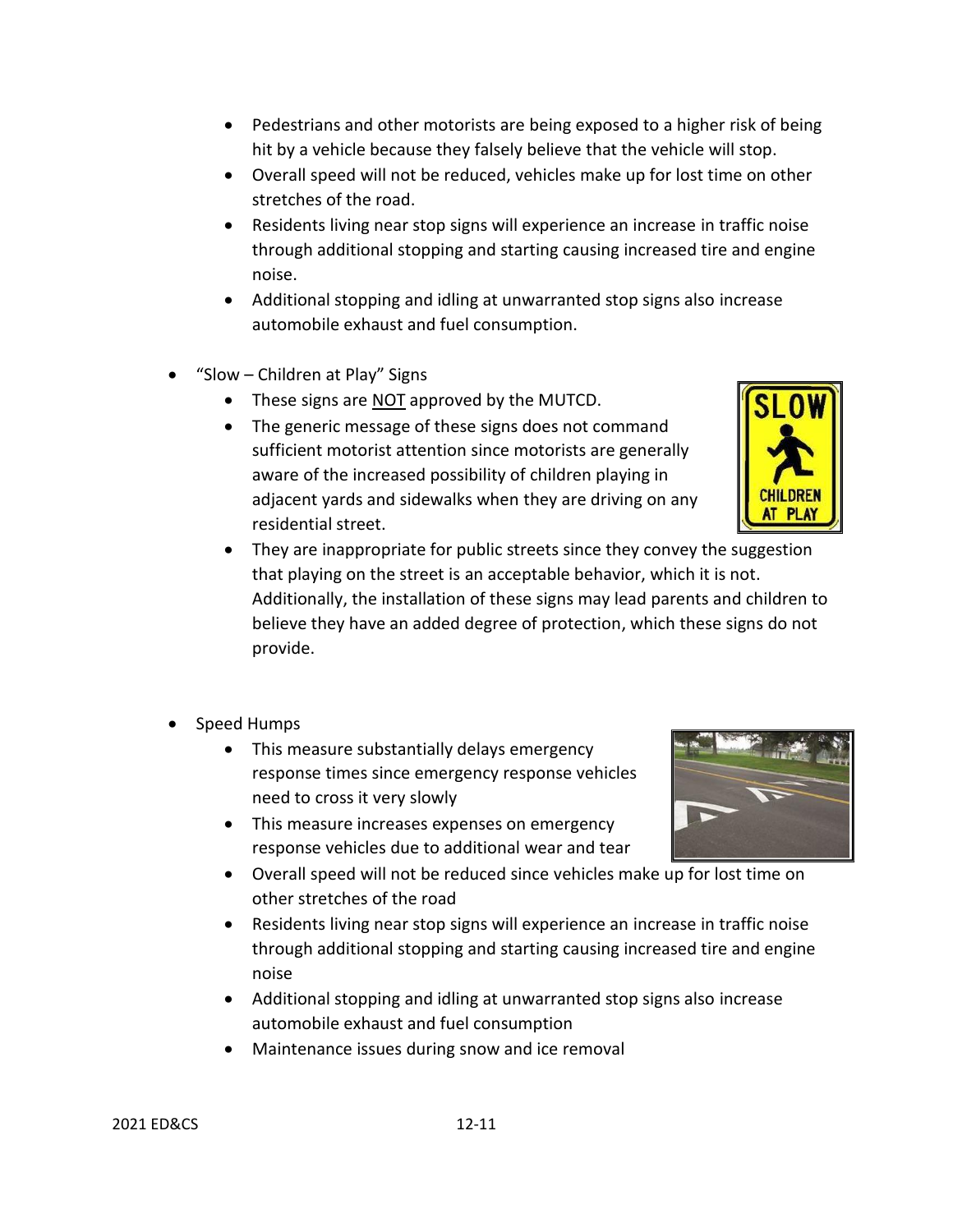Note: Existing speed humps that are still located within the limits of Holly Springs received approval at a time before the Town's policy on speed humps was revised.

# **Appendix C: FAQ's**

# **Q: I observed vehicles driving faster than the posted speed limit in my neighborhood. What can the Town do about it?**

A: In order to make sure that we treat everyone equally and manage the Town resources, we have a process we can step through before just assuming a speeding problem.

Traditional police enforcement would be the Town's first measure. Please use the email or the link below to contact the Police Department in this regard:

#### [trafficcomplaints@hollyspringsnc.us](mailto:trafficcomplaints@hollyspringsnc.us)

### <http://www.hollyspringsnc.us/1248/Report-a-Concern-about-Speeding-or-Vehic>

If there appears to be an excessive speeding issue from the observation of town staff, a speed, volume, or other engineering study may be completed as resources permit.

Once study results are received, staff will consider all applicable information and may propose a traffic calming improvement to reduce the problem.

#### **Q: Will the Town install a speed hump? I see them around town on some roads.**

A: The Town no longer approves the installation of speed humps on town roads. At one time speed humps were approved on Town roads but are no longer permitted due to the following reasons:

- Delay in emergency response times
- Accelerated wear and tear on vehicles
- Ineffectiveness for speed control along the corridor
- Noise complaints from adjacent property owners
- Damage to trailers and low clearance vehicles
- Pavement maintenance issues (snow removal, repaving, drainage impacts)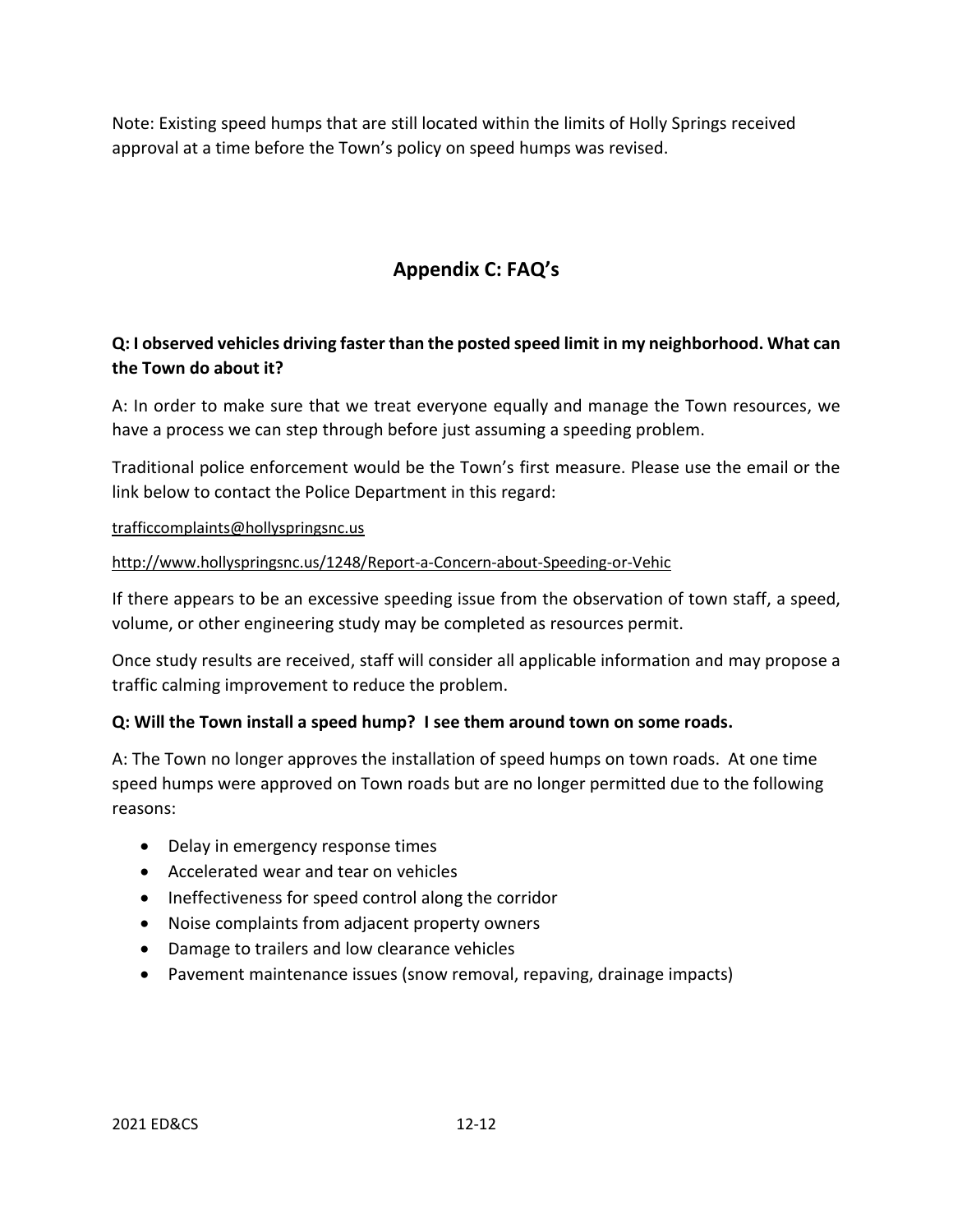### **Q: Will the Town install a stop sign or additional stop signs?**

A: Studies and research show that stop signs that are implemented but not warranted are ineffective for speed control.

When stop signs are not warranted and an approaching vehicle can clearly see that there is no vehicle on the minor road, they roll through the intersection. Furthermore, unwarranted stop signs give a false sense of security to pedestrians and young children: they assume that vehicles will stop because of the presence of a stop sign.

## **So how does the Town determine if a stop sign is warranted?**

Per the MUTCD (Manual on Uniform Traffic Control Devices for Streets and Highways), one or more of the following criteria's thresholds must be met: reported crash data, minimum vehicular volumes, left turn conflicts, sight distance, street characteristics.

## **Q: Will the Town install a crosswalk?**

A: Crosswalks are permitted and encouraged when appropriate. The Town would utilize the street index score to determine if this measure should be implemented. A crosswalk should be requested for the benefit of pedestrians only and not as a general tool to prevent speeding or reduce traffic volume.

### **Q: Could the Town install a sidewalk?**

A: The town has a process in place through the sidewalk community investment plan (CIP) to receive and prioritize sidewalk requests. The Town regularly retrofits sidewalks along Town roadways. The Sidewalk CIP map is used when sidewalk funding is available. The Town Council selects sidewalk projects to fund and bases their choice on a large number of factors including available funding, existing sidewalk connections, proximity to schools/greenways, and sidewalk connectivity to community areas. Other factors that are considered are HOA contribution to the sidewalk cost and availability of right of way.

### **Q: Could the Town install a "No Outlet" sign?**

A: Upon request, the Town will determine the location of the sign, if applicable. No outlet signs will be installed for temporary road stubs that eventually will connect to a future adjoining subdivision, unless the Town determines that that development will not take place in the foreseeable next 2 years.

### **Q: Could the Town improve the sight distance at an intersection or other section of the road?**

A: If it is determined that the required sight distance is not adequate and does not conform with the MUTCD (see Stop Sign Request above), then measures will be taken either remove the sight obstruction or install measures that would it make safe for motorist to use on the road.